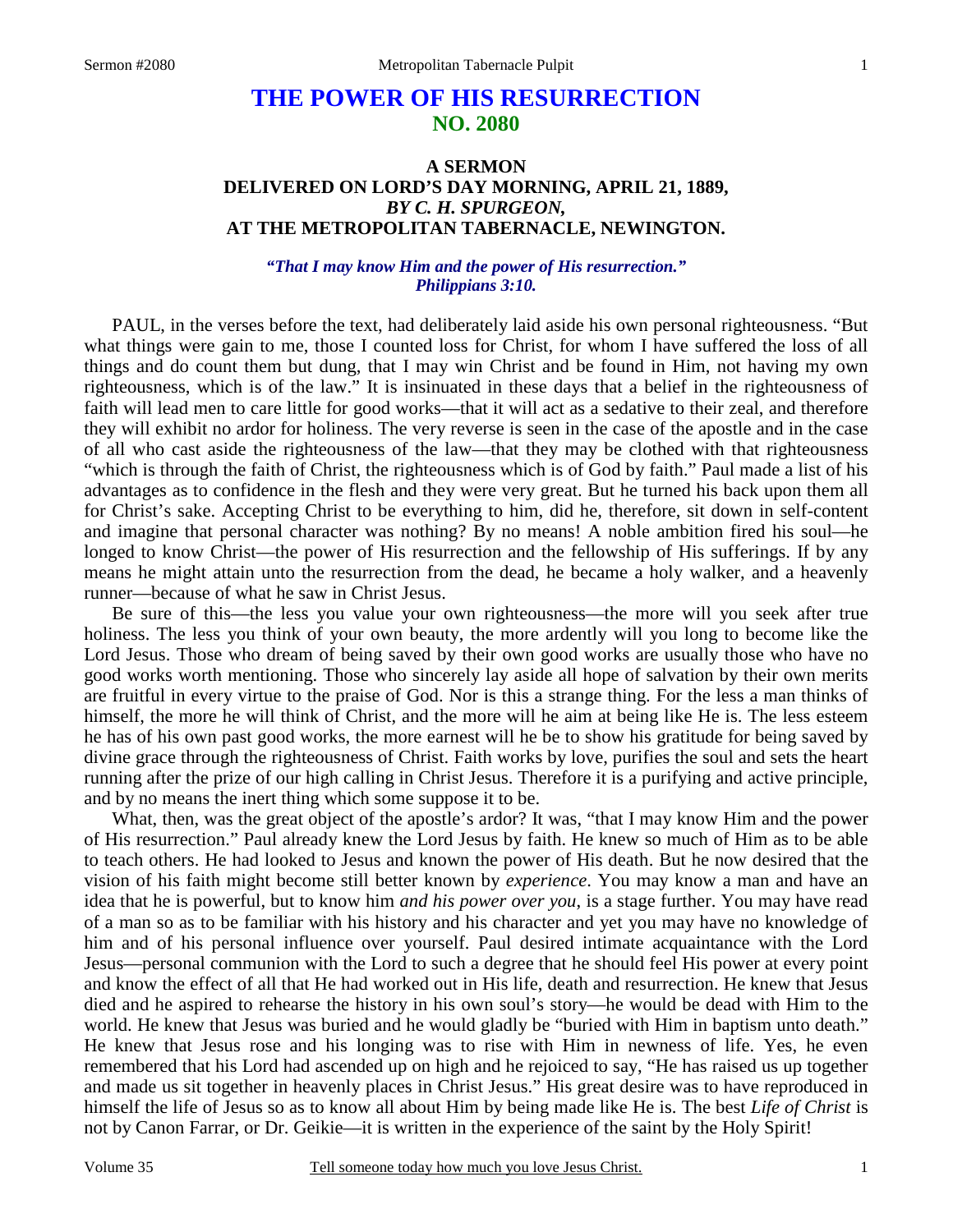I want you to observe, at the very outset, that all Paul desired to know was always in connection with our Lord, Himself. He says, "That I may know HIM and the power of His resurrection." Jesus first, and then the power of His resurrection; beware of studying doctrine, precept, or experiences apart from the Lord Jesus, who is the soul of all. Doctrine without Christ will be nothing better than His empty tomb. Doctrine with Christ is a glorious high throne—with the King sitting on it. Precepts without Christ are impossible commands, but precepts from the lips of Jesus have a quickening effect upon the heart. Without Christ you can do nothing, but abiding in Him you bring forth much fruit. Always let your preaching and your hearing look towards the *personal* Savior. This makes all the difference in preaching. Ministers may preach sound doctrine by itself and be utterly without unction, but those who preach it in connection with the person of the blessed Lord have an anointing which nothing else can give. Christ Himself, by the Holy Spirit, is the savor of a true ministry.

This morning we will confine our thoughts to one theme, and unite with the apostle in a strong desire to know our Lord in connection with the power of His resurrection. The resurrection of the Lord Jesus was, in itself, a marvelous display of power. To raise the dead body of our Lord from the tomb was as great a work as the *creation*. The Father, the Son, and the Holy Spirit each worked this greatest miracle. I need not stay to quote the texts in which the resurrection of our Lord is ascribed to the Father—who brought again from the dead that great Shepherd of the sheep. Nor need I mention Scriptures in which the Lord is said to have been quickened by the Holy Spirit; nor those instances in which that great work is ascribed to the Lord Jesus, Himself. But assuredly the sacred writings represent the Divine Trinity in Unity as gloriously co-operating in the raising again from the dead the person of our Lord Jesus Christ. It was, however, a special instance of our Lord's own power. He said, "Destroy this temple and in three days *I* will raise it up." He also said, concerning His life, "I have power to lay it down and I have power to take it again."

I do not know whether I can convey my own thought to you. What strikes me very forcibly is this no mere man going to his grave could say, "I have power to take my life again." The departure of life leaves the man necessarily *powerless*—he cannot restore himself to life. Behold the sacred body of Jesus embalmed in spices and wrapped about with linen. It is laid within the sealed and guarded tomb—how can it come back to life? Yet Jesus said, "I have power to take My life again." And He proved it! Strange power—that spirit of His which had traveled through the under lands, and upwards to the Eternal Glory—had power to return and to re-enter that holy Thing which had been born of the virgin, and to revivify that flesh which could not see corruption! Behold the dead and buried One makes Himself alive again! Herein is a marvelous thing! He was master over death, even when death seemed to have mastered Him—He entered the grave as a captive, but left it as a conqueror. He was compassed by the bonds of death, but He could not be held by them. Even in His burial garments He came to life from those wrappings He unbound Himself—from the sealed tomb He stepped into liberty. If, in the extremity of His weakness He had the power to rise out of the sepulcher, and come forth in newness of life, what can He not accomplish now?

I do not think, however, that Paul is here thinking so much of the power displayed in the resurrection as of the power which comes out of it—which may most properly be called, "the power of His resurrection." The apostle desired to apprehend and to know this! This is a very wide subject, and I cannot encompass the whole region, but many things may be said under four heads. The power of our Lord's resurrection is an *evidencing* power, a *justifying* power, a *life-giving* power, and a *consoling* power.

**I.** First, the power of our Lord's resurrection is AN EVIDENCING POWER. Here I shall liken it to a seal which is set to a document to prove its authenticity. Our Lord's resurrection from the dead was a proof that He was the Messiah. That He had come upon the Father's business. That He was the Son of God, and that the covenant which Jehovah had made with Him was henceforth ratified and established. He was "declared to be the Son of God with power, according to the Spirit of holiness, by the resurrection from the dead." Thus said Paul at Antioch—"The promise which was made unto the fathers, God has fulfilled the same unto us, their children, in that He has raised up Jesus again. As it is also written in the second psalm, You are My Son, this day have I begotten You." Nobody witnessing our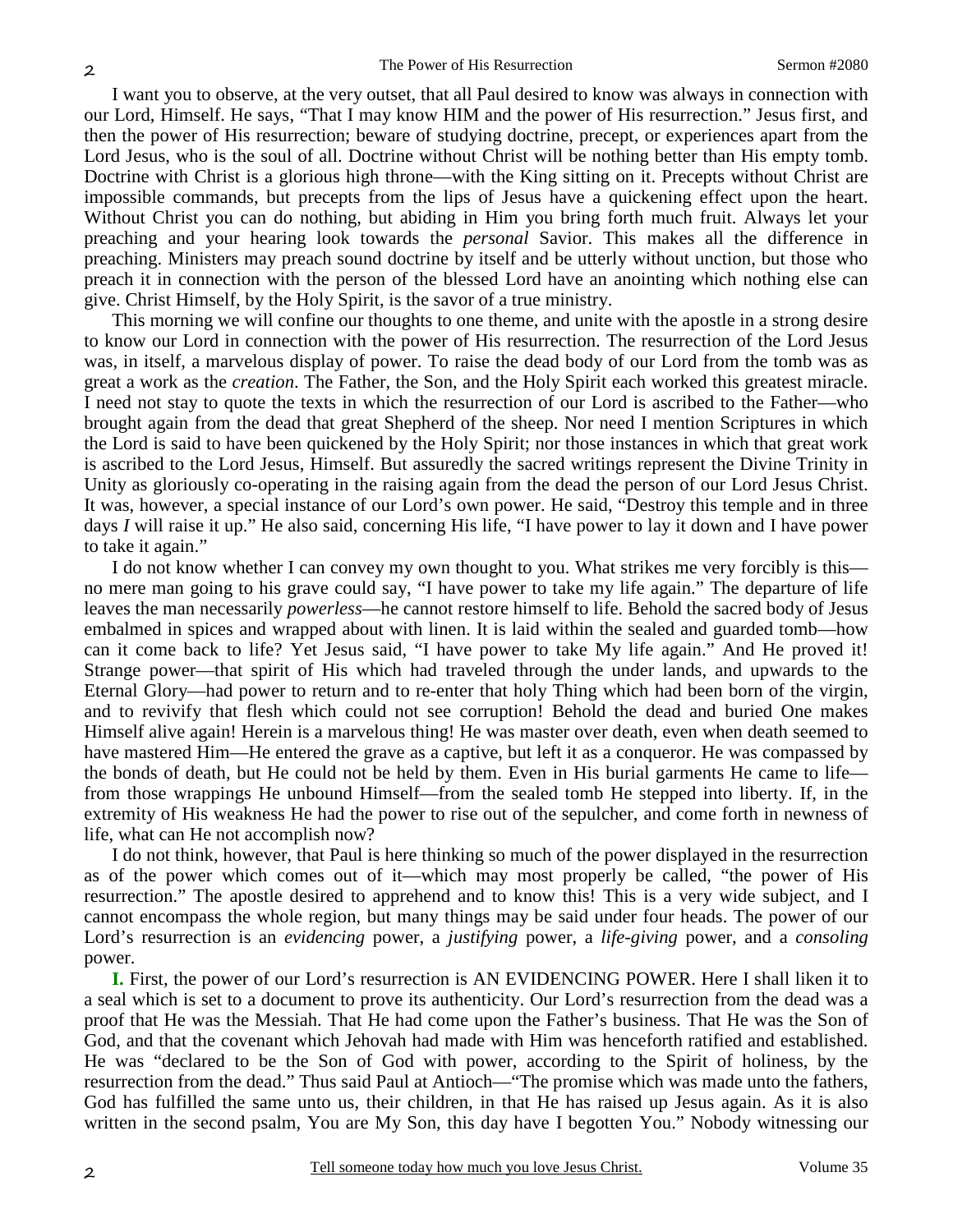Lord's resurrection could doubt His divine character and that His mission upon earth was from the eternal God. Well did Peter and John declare that it was the Prince of Life that God had raised from the dead! Our Lord had given this for a sign unto the mocking Pharisees—that as Jonah lay in the deep till the third day and then came forth—even so would He, Himself, lie in the heart of the earth till the third day, and then arise from the dead. His rising proved that He was sent of God, and that the power of God was with Him. Our Lord had entered into a covenant with the Father before all worlds, wherein He had, on His part, engaged to finish redemption and make atonement for sin. That He had done this was affirmed by His rising again from the dead—the *resurrection* was the attestation of the Father to the fulfillment on the part of the Second Adam of His portion in the everlasting covenant. His blood is the blood of the everlasting covenant and His resurrection is the seal of it. "Christ was raised from the dead

by the glory of the Father" as the witness of the eternal God to the glory of the Son. So much is the resurrection the proof of our Lord's mission that it falls to the ground without it. If our Lord Jesus had not risen from the dead, our faith in Him would have lacked the cornerstone of the foundation on which it rests. Paul writes most positively—"If Christ is not risen, then is our preaching vain, and your faith is also vain." He declares that the apostles would have been found false witnesses of God, "Because," he says, "we have testified of God that He raised up Christ: whom He raised not up, if so be that the dead rise not." "If Christ is not raised, your faith is vain; you are yet in your sins." The resurrection of Jesus is the keystone of the arch of our holy faith; if you take the resurrection away, the whole structure lies in ruins. The death of Christ, albeit that it is the ground of our confidence for the pardon of sin, would not have furnished such a foundation had He not risen from the dead. Were He still dead, His death would have been like the death of any other person—and would have given us no assurance of acceptance. His life, with all the beauty of its holiness, would have been simply a perfect example of conduct, but it could not have become our righteousness if His burial in the tomb of Joseph had been the end of all. It was essential for the confirmation of His life-teaching and His death-suffering, that He should be raised from the dead. If he had not risen but were still among the dead, you might as well tell us that we preach to you a cunningly devised fable.

See, then, the power of His resurrection—it proves without a doubt the faith once delivered to the saints. Supported by infallible proofs, it becomes itself the infallible proof of the authority, power, and glory of Jesus of Nazareth, the Son of God. I beg you further to notice that this proof had such power about it in the minds of the apostles that they preached with singular boldness. These chosen witnesses had seen the Lord after His resurrection—one of them had put his finger into the print of the nails, and others had eaten and drunk with Him. They were sure that they were not deceived. They knew that He was dead, for they had been present at His burial—they knew that He lived again, for they had heard Him speak, and had seen Him eat a piece of a broiled fish and honeycomb! The fact was as clear to them as it was wonderful! Peter and the rest of them, without hesitation, declared, "this Jesus has God raised up, whereof we all are witnesses." They were sure that they saw the man who died on Calvary alive again, and they could not but testify what they had heard and seen. The enemies of the faith wondered at the boldness with which these witnesses spoke. Theirs was the accent of conviction—for they testified what they knew of as fact; they had no suspicion lurking in the background; they were sure that Jesus had risen from the dead, and this unquestionable certainty made them confident that He was, indeed, the Messiah and the Savior of men. The power of this fact upon those who believe it is great. But upon those who *saw it as eyewitnesses* it must have been inconceivably mighty!

I wonder not that they defied contradiction, persecution, and even death. How could they disbelieve that of which they were so certain? How could they withhold their witness to a fact which was so important to the destiny of their fellow men? In the apostles and the first disciples we have a cloud of witnesses to a fact more firmly attested than any other recorded in history—and that fact is the witness to the truth of our religion. Honest witnesses in more than sufficient number declare that Jesus Christ who died on Calvary, and was buried in the tomb of Joseph of Arimathea, did rise again from the dead. In the mouth of many witnesses the fact is established—and this fact established proves other blessed facts. If the cloud of witnesses might not seem sufficient in itself, I see that cloud tinged with crimson, reddened as by the setting sun, the cloud of witnesses in life becomes a cloud of martyrs in death! The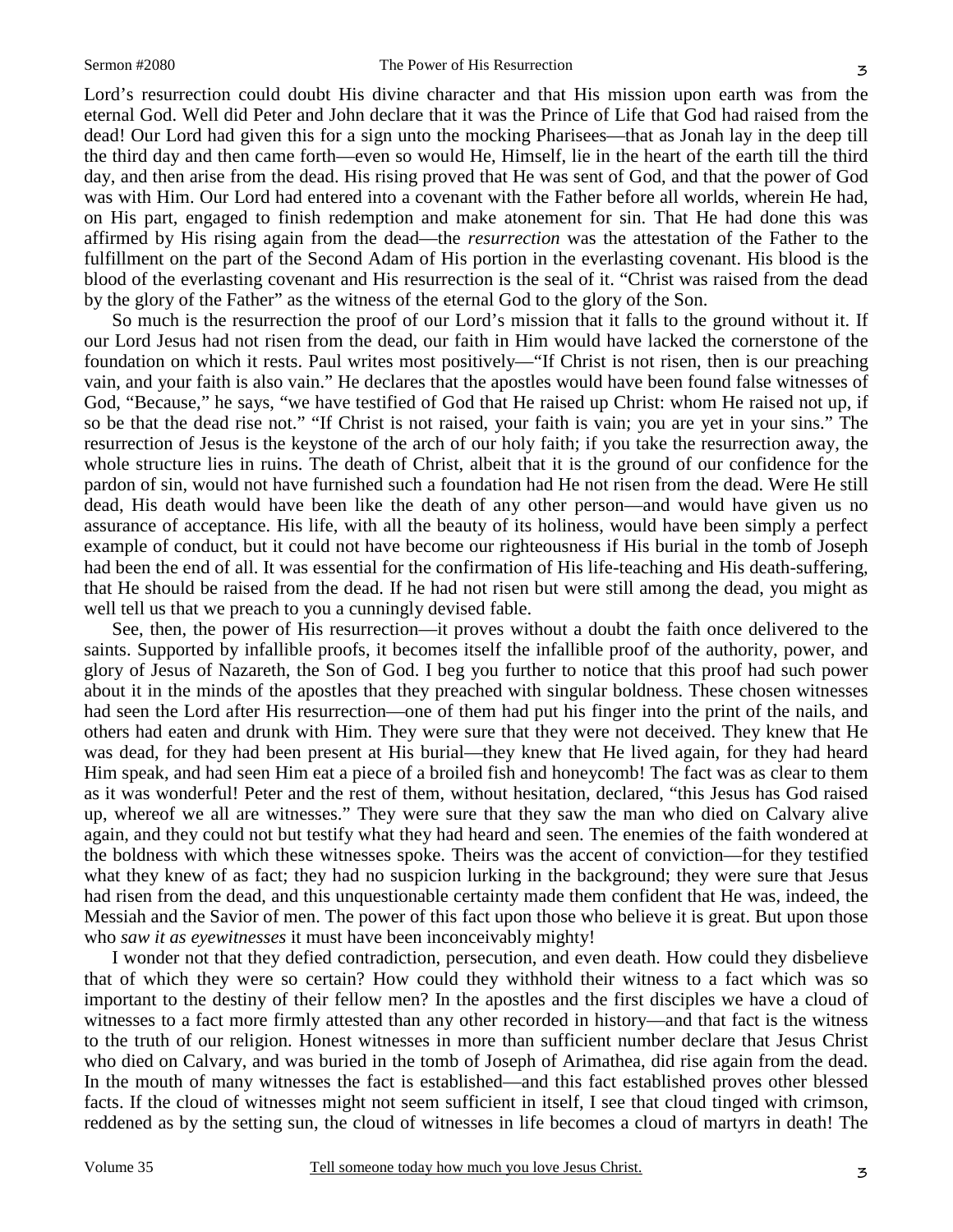disciples were put to cruel deaths asserting still the fact that Jesus had risen from the grave. They and their immediate followers, never doubting, "counted not their lives dear to them," that they might witness to this truth of God. They suffered the loss of all things—were banished and were accounted the offscouring of all things—but they could not and would not, contradict their faith! They were nailed to crosses and bound to stakes to be burned. But the enthusiasm of their conviction was never shaken. Behold an array of martyrs reaching on through the centuries! Behold how they are all sure of the gospel, because sure of their Lord's endless life! Is not this a grand evidence of "the power of His resurrection"? The *Book of Martyrs* is a record of that power. The resurrection of Christ casts a sidelight upon the gospel by proving its reality and literalness. There is a tendency in this generation to spirit away the truth, and in so doing lose both the truth and its Spirit.

In these evil days fact is turned into myth, and truth into opinion. Our Lord's resurrection is a literal fact—when He rose from the dead He was no specter, ghost, or apparition. He was a real man who died the cruel death of the cross; He was a real man who rose again from the dead, bearing in His body the marks of the crucifixion. His appearance to His familiar companions was to them no dream of the night—no fevered imagination of enthusiastic minds. Jesus Christ took pains to make them sure of His real presence and that He was really among them in His proper person—

*"A man there was, a real man, Who once on Calvary died, That same blest man arose from death— The mark is in His side!"* 

There was as much reality about the rising of our Lord as about His death and burial. There is no fiction here. This literal fact gives reality to all that comes from Him and by Him. Justification is no mere easing of the conscience—it is a real arraying of the soul in righteousness. Adoption into the family of God is no fancy, but brings with it true and proper sonship. The blessings of the gospel are substantial facts and not mere theological opinions. As the resurrection of the Lord Jesus Christ from the dead was a plain visible matter of fact—so are the pardon of sin, and the salvation of the soul matters of actual experience, and not the creatures of religious imagination.

Brethren, such is the evidencing power of the resurrection of Christ, that when every other argument fails your faith, you may find safe anchorage in this assured fact. The currents of doubt may bear you towards the rocks of mistrust. But when your anchor finds no other hold, it may grip the fact of the resurrection of Christ from the dead. This must be true. The witnesses are too many to have been deceived, and their patient deaths on account of their belief proved that they were not only honest men but good men who valued the truth of God more than life. We know that Jesus rose from the dead whatever else we are forced to question, we have no question on that score. We may be tossed about upon the sea in reference to other statements, but we step to shore again and find terra firma in this unquestionable, firmly-established truth—"The Lord is risen, indeed." Oh, that any of you who are drifting may be brought to a resting place by this fact! If you doubt the possibility of your own pardon, this may aid you to believe—for Jesus lives! I read the other day of one who had greatly backslidden and grievously dishonored his Lord. But he heard a sermon upon the resurrection of Christ from the dead and it was life to him. Though he had known and believed that truth before, yet he had never realized it vividly. After service he said to the minister, "Is it so, that our Lord Jesus has really risen from the dead, and is yet alive? Then He can save me."

By His grace! A living Christ can say assuredly to you, "Your sins are forgiven you." He is able now to breathe into you eternal life. The Lord is risen indeed—in this see the evidence of His power to save to the uttermost; from this first solid stone of the resurrection you may go, step by step, over the streams of doubt till you land on the other side fully assured of your salvation in Christ Jesus! Thus, you see there is an evidencing power in the resurrection of our Lord Jesus Christ. I pray that you may feel it now. You cannot have too much holy confidence. You cannot be too sure. He that died for you is alive, and is making intercession for sinners. Believe that firmly, and realize it vividly; then you will be filled with rest of heart, and will be bold to testify in the name of your Lord. The timid by nature will become lion-like in witnessing when the resurrection has borne to them overwhelming evidence of their Redeemer's mission and power!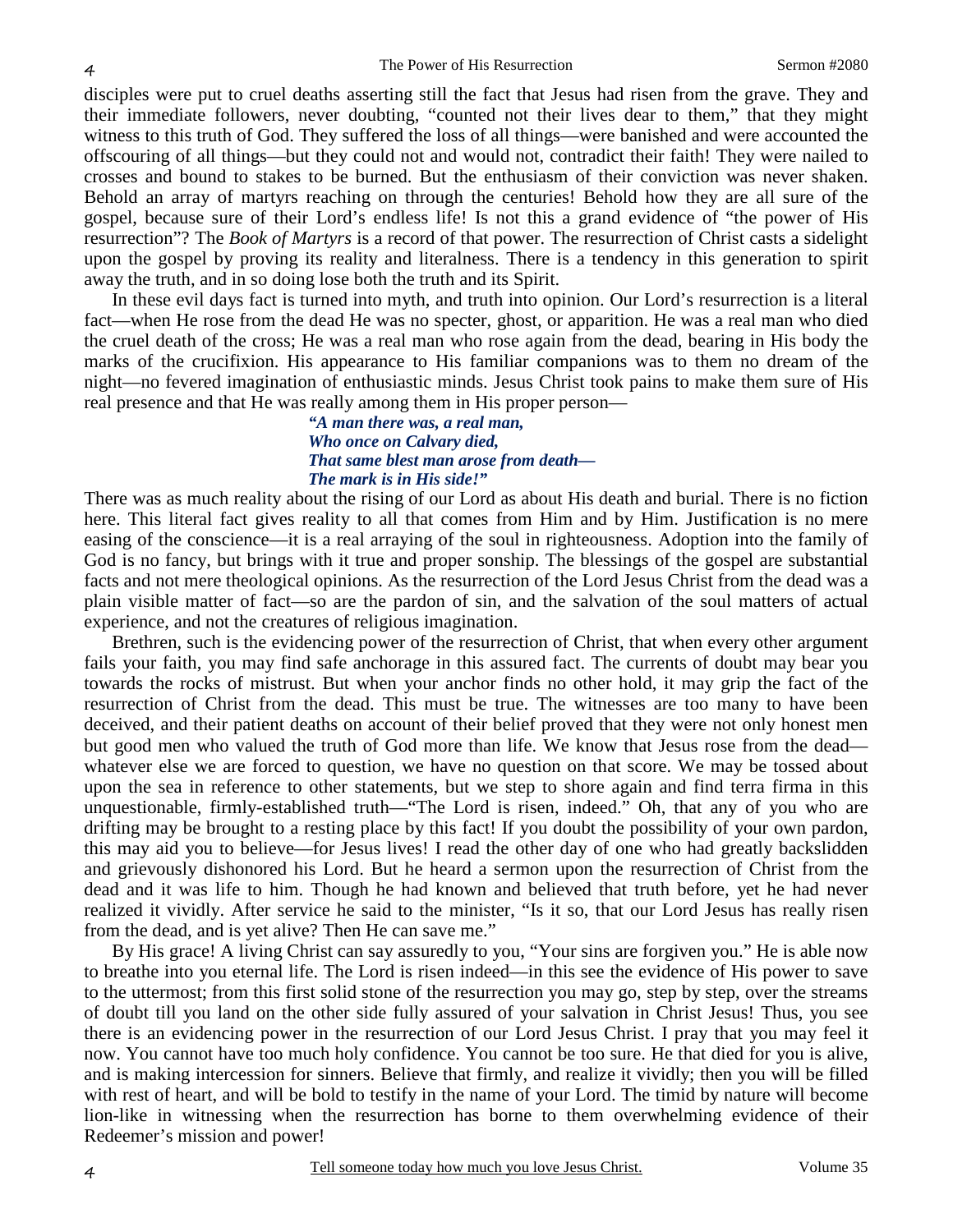**II.** We will dwell next UPON THE JUSTIFYING POWER OF HIS RESURRECTION. Under the first head I compared the resurrection to a seal. Under this second head I must liken it to a note of acquittal, or a receipt. Our Lord's rising from the dead was a discharge in full from the High Court of Justice and from all those liabilities which He had undertaken on our behalf.

Observe, first, that our Lord must have fully paid the penalty due to sin. He was discharged because He had satisfied the claim of justice. All that the law could possibly demand was the fulfillment of the sentence, "The soul that sins, it shall die." There is no getting away from that doom—life must be taken for sin committed. Christ Jesus is our substitute and sacrifice. He came into the world to vindicate the law and He has achieved it by the offering of Himself. He has been dead and buried, and He has now risen from the dead because He has endured death to the fullest, and there remains no more to be done. Brothers and sisters consider this and let your hearts be filled with joy—the penalty which has come upon you through breaches of the law is paid! Yonder is the receipt. Behold the person of your risen Lord! He was your hostage till the law had been honored and divine authority had been vindicated—that being done, an angel was sent from the throne to roll back the stone and set the hostage free. All who are in Him—and all are in Him who believe in Him—are set free by His being set free from the prison of the sepulcher—

#### *"He bore on the tree the ransom for me, And now both the sinner and Surety are free"*

Our Lord has blotted out the record which was against us and that in a most righteous way. Through the work of Jesus, God is just and the justifier of him that believes. Jesus *died* for our sins but *rose again* for our justification. As the rising of the sun removes the darkness, so the rising of Christ has removed our sin. The power of the resurrection of Christ is seen in the justifying of every believer, for the justification of the Representative is the virtual justification of all whom He represents.

When our Lord rose from the dead it was certified that the righteousness, which He came to work out, was finished. For what remained to be done? All was accomplished, and therefore He went up unto His Father's side. Is He toiling there to finish a half-accomplished enterprise? No, "This man, after He had offered one sacrifice for sins forever, sat down at the right hand of God." Our righteousness is a finished one, for Jesus quit the place of humiliation and arose to His reward. He cried upon the cross, "It is finished!"—and His word is true. The Father endorsed His claim by raising Him from the dead. Put on, therefore, O you faithful, this matchless robe of perfect righteousness! It is more than royal—it is divine! It is for you that this best robe is provided. Wear it and be glad. Remember that in Christ Jesus you are justified from all things. You are, in the sight of God, as righteous as if *you* had kept the law. For your covenant Head kept it. You are as justified as if you had been obedient unto death—for Jesus Christ obeyed the law on your behalf. You are this day justified by Christ who is "the end of the law for righteousness to everyone that believes." Because He is delivered from the tomb, we are delivered from judgment and are sent forth as justified persons. "Therefore, being justified by faith, we have peace with God."

Oh, that a deep peace, profound as the serenity of God, may fall upon all our hearts as we see Jesus risen from the dead! His resurrection did not only prove our pardon and our justification but it proved our full acceptance. "He has made us accepted in the Beloved." Christ is never separated from His people, and therefore, wherever He is they are in Him. He is the Head. And as the Head, such are the members. I will suppose that a dead body lies before us. See, the head comes to life. It opens its eyes. It lifts itself. It rises from the ground. It moves to the table. I need not tell you that the arms, the feet and the whole body must go with the head. It cannot be that there shall be a risen head and yet the members of the body shall still be dead! When God accepted Christ, my Head, He accepted *me*. When He glorified my Head, He made me a partaker of that glory through my Representative. The infinite delight of the Father in His Only-Begotten is an infinite delight in all the members of His mystical body. I pray that you may feel the power of His resurrection in this respect and become flooded with delight by the conviction that you are accepted, beloved, and delighted in by the Lord God. The resurrection will make your heart dance for joy if you fully see the pardon, justification, and acceptance which it guarantees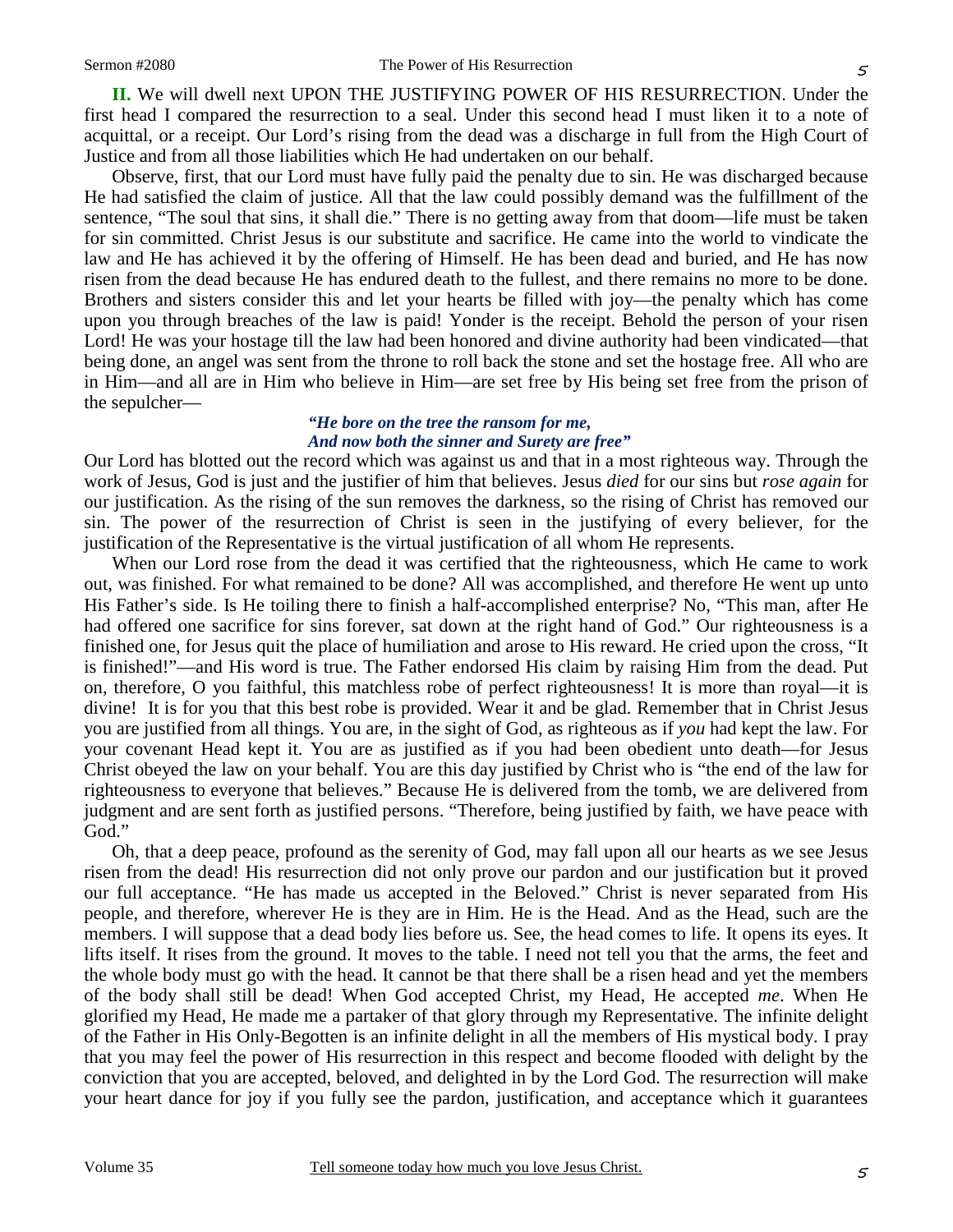you. Oh that the Holy Spirit may now take of the things of Christ's resurrection and apply them to us with justifying power!

**III.** Thirdly, let us now notice THE LIFE-GIVING POWER OF THE RESURRECTION OF CHRIST.

This will be seen if we perceive that our Lord has life in Himself. I showed you this earlier—in the fact that He raised Himself from the dead. He took up the life which He laid down. *He only* has immortality—essential and underived. Remember how He said, "I am the resurrection and the life"? Do not say, "I believe in Christ and desire life." You have it. Christ and life are not two things. He says, "I am the resurrection and the life." If you have Jesus Christ, you have the resurrection. Oh, that you might now realize what power lies in Him who is the resurrection and the life! All the power there is in Christ is there for His people. "It pleased the Father that in Him should all fullness dwell," and "of His fullness have all we received." Christ has a life in Himself and He makes that life flow into every part of His mystical body according to His own word, "Because I live, you shall live also." Triumph, therefore, that you possess as a believer this day, that same life which is inherent in the person of your glorious covenant Head.

Moreover, our Lord has power to quicken whom He will. If the Lord Jesus Christ will, this morning, speak to the coldest heart in this assembly, it will glow with heavenly life! If the salvation of souls depended upon the *preacher,* nobody would be saved, but when the preacher's Master comes with him—however feeble his utterance—the life flashes forth and the dead are raised! See how the dry bones come together! Behold how, at the coming of the divine wind they stand upon their feet an exceeding great army! Our risen Redeemer is the Lord and Giver of life. What joy to Christian workers is found in the life-giving power of the resurrection! The warrant of Jesus will run through the domain of death and set dead Lazarus free! Where is he this morning? Lord, call him!

This life, whenever it is imparted, is *new* life. In reading the four evangelists have you ever noticed the difference between Jesus after resurrection and before? A French divine has written a book entitled "The Life of Jesus Christ in Glory." When I bought it, I hardly knew what the subject might be. But I soon perceived that it was the life of Jesus on earth *after* He was risen from the dead. That was, indeed, a glorious life. He feels no more suffering, weakness, weariness, reproach, or poverty—He is no more mocked or opposed by men. He is in the world but He scarcely seems to touch it and it does not at all touch Him. He was of another world and only a temporary sojourner on this globe to which He evidently did not belong. When we believe in Jesus we receive a *new life* and rise to a higher state. The spiritual life owes nothing to the natural life—it is from another source and goes in another direction. The old life bears the image of the first and earthy Adam. The second life bears the image of the second and heavenly Adam. The old life remains, but becomes to us a kind of death—the new life which God gives is the true life, which is part of the new creation and links us to the heavenly and divine. To this, I say, the old life is greatly opposed. But that evil life, by God's grace, does not get the upper hand. Wonderful is the change worked by the new birth! Faculties that were in you before are purged and elevated. But at the same time, new spiritual faculties are conferred and a new heart and a right spirit are put within you. Wonder at this—that the risen Christ is able to give us an entirely new life! May you know, in this respect, the power of His resurrection! May you know the peace, the repose, the power of your risen Lord! May you, like He, be a stranger here, soon expecting to depart unto the Father! Before His death our Lord experienced stress because His work was unaccomplished—after His death He was at ease because His work was done! Brethren, we may enter into His rest, for we are complete in Him! We are working for our Lord as He was for His Father during the forty days. But yet the righteousness in which we are accepted is finished, and therefore we find rest in Him.

Once more—the resurrection of Christ is operating at this present time with a quickening power on all who hear the word aright. The sun is, to the vegetable world, a great source of growth. In this month of April he goes forth with life in his beams and we see the result. The buds are bursting, the trees are putting on their summer dress, the flowers are smiling and even the seeds which we buried in the earth are beginning to feel the vivifying warmth. They see not the lord of day but they feel his smile. Over what an enormous territory is the returning sun continually operating! How potent are his forces when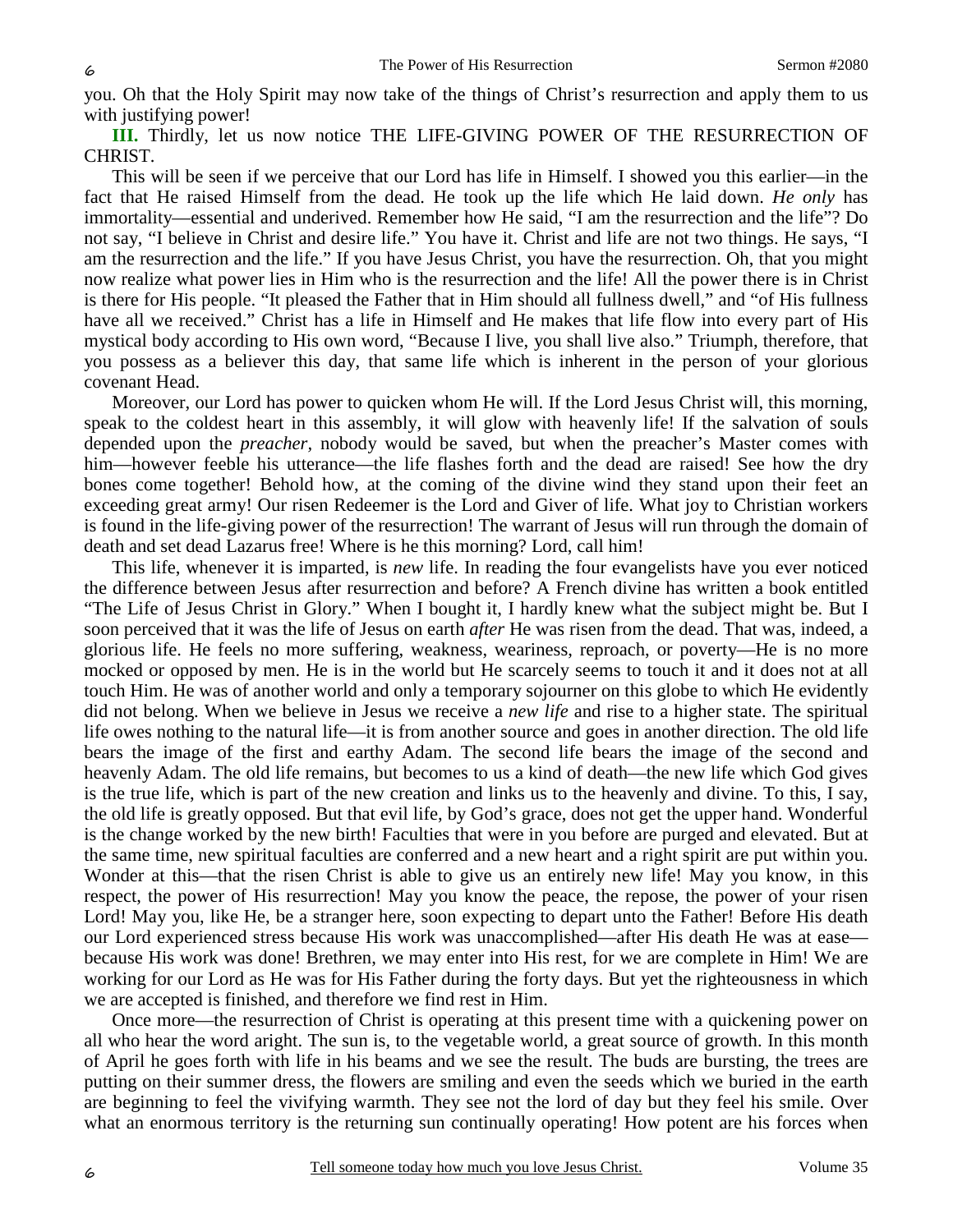he crosses the line and lengthens the day! Such is the risen Christ. In the grave He was like the sun in His winter solstice but He crossed the line in His resurrection. He has brought us all the hopes of Spring and is bringing us the joys of Summer. He is quickening many at this hour and will yet quicken myriads. This is the power with which the missionary goes forth to sow; this is the power in which the preacher at home continues to scatter the seed. The risen Christ is the great producer of harvests. By the power of His resurrection men are raised from their death in sin to eternal life.

I said eternal life, for wherever Jesus gives life, it is everlasting life. "Christ being risen from the dead, dies no more. Death has no more dominion over Him." And as we have been raised in the likeness of His resurrection, so are we raised into a life over which death has no more dominion. We shall not die again but the water which Jesus gives us shall be in us a well of water springing up into *everlasting life!*

I wish I could venture further to unveil this secret force, and still more fully reveal to you the power of our Lord's resurrection. It is the power of the Holy Spirit. It is the energy upon which you must depend when teaching or preaching. It must all be "according to the working of His mighty power, which He worked in Christ when He raised Him from the dead." I want you to feel that power today. I would have you feel eternal life throbbing in your bosoms, filling you with glory and immortality! Are you feeling cast down? Are your surroundings like those of a morgue? When you return will you seem to go home to endure the rottenness and corruption of profanity and lewdness? Your remedy will lie in eternal life flooding you with its torrents, and bearing you above these evil influences. May you not only have life but have it more abundantly, and so be vigorous enough to throw off the baneful influences of this evil world!

**IV.** The last point is THE CONSOLING POWER OF THE RESURRECTION OF CHRIST.

This consoling power should be felt as to all departed saints. We are often summoned to the house of mourning in this church. We seldom pass a week without one or two deaths of beloved ones. Here is our comfort—Jesus says, "Your dead men shall live, together with My dead body shall they arise."

#### *"As the Lord our Savior rose So all His followers must."*

He is the first-fruits from among the dead. The cemeteries are crowded, precious dust is closely heaped together. But as surely as Jesus rose from the tomb of Joseph all those who are in Him shall rise also. Though bodies may be consumed in the fire, or ground to powder, or sucked up by plants and fed upon by animals. Though they are made to pass though ten thousand changeful processes—yet there are no difficulties where there is a God. He that gave us bodies when we had none can restore those bodies when they are pulverized and scattered to the four winds. We sorrow not as those that are without hope. We know where the souls of the godly ones are—they are "forever with the Lord." We know where their bodies *will be* when the clarion blast shall wake the dead and the sepulcher shall give up its spoils. Sweet is the consolation which comes to us from the empty tomb of Jesus. "God has both raised up the Lord and will also raise up us by His own power."

Here, too, is comfort in our inward deaths. In order that we should know the resurrection of Christ we must be made conformable unto His death. Have we not to die many deaths? Have you ever felt the sentence of death in yourself that you might not trust in yourself? Have you not seen all your fancied beauty decay and all your strength wither "like the leaves of the forest when autumn has blown"? Have not all your carnal hopes perished and all your resolves turned to dust? If any of you are undergoing that process today, I hope you will go through with it till the sword of the Spirit has slain you. You must die before you can be raised from the dead. If you are undergoing the process of crucifixion with Christ—

which means a painful, lingering death within—remember that this is the necessary way to resurrection. How can you know your Lord's resurrection except by knowing His death? You must be buried with Him to rise with Him. Is not this sweet consolation for a bitter experience?

I think there is here great consolation for those of us who mourn because the cause of Christ seems to be in an evil case. I may say to the enemy, "This is your hour and the power of darkness." Alas, I cry with the holy woman, "They have taken away my Lord and I know not where they have laid Him." In many a pulpit the precious blood no longer speaks. They have taken the heart out of the doctrine of propitiation and left us nothing but the name of it. Their false philosophy has overlaid the gospel and